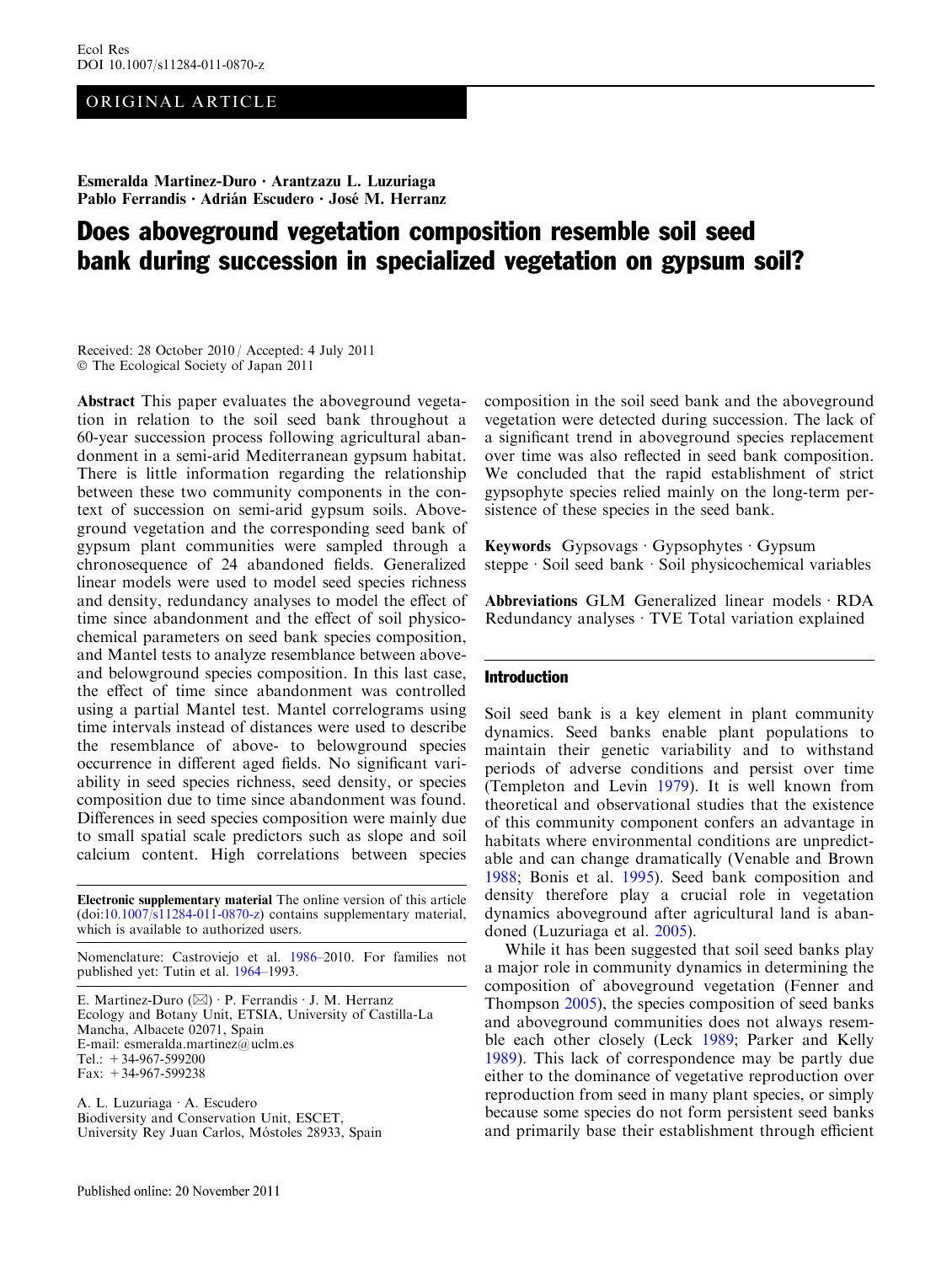seed dispersal. For instance, the similarity between aboveground and seed bank components is low in temperate grasslands dominated by perennial species (Milberg [1995](#page-8-0); Bakker et al. [1996](#page-7-0)), but high in communities dominated by annuals, such as in most early successional stages and in Mediterranean grasslands (Peco et al. [1998;](#page-8-0) Ferrandis et al. [2001\)](#page-7-0). An even closer relationship between these two components has been found at very small spatial and temporal scales in gypsum semiarid habitats (Caballero et al. [2008](#page-7-0)). Current theory suggests that the close relationship between these components will be maintained over time, but that small changes will lead to dynamic changes in the system (see spiral dynamics model in Caballero et al. [2008](#page-7-0)), but unfortunately, there is little information on how closely the above- and belowground components resemble each other during the long-term progression of a secondary succession.

Although significant research has been devoted to understand how plant communities are established and maintained over time, the role of seed banks remains little studied (Leck and Simpson [1987;](#page-8-0) Henderson et al. [1988](#page-7-0); Caballero et al. [2008](#page-7-0)) and to our knowledge, no study of seed bank recovery over succession in gypsum soils has been carried out. Seed banks are especially important in gypsum steppes because of the limitations imposed by the particular physical and chemical characteristics of the soil, and the aridity of the climate (Bertiller [1998](#page-7-0); Figueroa et al. [2004](#page-7-0); Caballero et al. [2005](#page-7-0)). It has been suggested recently that community dynamics in this specialized system may be based on a close relationship between the aboveground and seed bank components at small scales that varies slowly over larger temporal and spatial scales (Caballero et al. [2008\)](#page-7-0). Understanding the similarity of species composition in seed banks and aboveground vegetation, and how it varies over time, will not only provide insights into the mechanisms of succession but also inform the appropriate management of these habitats.

The chemical and physical characteristics of gypsum soils pose special problems for plants and some species have evolved gypsophilic abilities (Escudero et al. [1999](#page-7-0), [2000](#page-7-0); Guerrero-Campo et al. [1999a;](#page-7-0) Pueyo and Alados [2007](#page-8-0)) such that they are now restricted to areas where gypsum occurs in the soil (Pueyo and Alados [2007\)](#page-8-0). Gypsum soils are characterized chemically by an imbalance in ion concentration, with an excess of sulphur and calcium ions (Boukhris and Lossaint [1975\)](#page-7-0) and poor retention of ions such as phosphorous, potassium, and nitrogen due to their replacement with calcium in the soil complex (Guerrero-Campo et al. [1999a](#page-7-0)). In addition, seed establishment (Meyer et al. [1992;](#page-8-0) Escudero et al. [1999](#page-7-0)) and root penetration (Verheye and Boyadgiev [1997\)](#page-8-0) are impeded by the hard physical and biological crust that forms on the surface of gypsum soils. It has even been suggested that gypsophily relies primarily on the ability of seedlings simply to be able to emerge through this extremely hard crust layer (Meyer [1986](#page-8-0); Romao and Escudero [2005](#page-8-0)).

Because gypsum soils, together with serpentine soils, present one of the most hostile habitats for plant life (Harrison et al. [2004,](#page-7-0) [2006](#page-7-0)), they host one of the most conspicuously specialist endemic groups of plants (Guerra et al. [1995;](#page-7-0) Mota et al. [2003](#page-8-0)). The ecology of gypsum plant communities has been much studied recently (e.g., Meyer [1986;](#page-8-0) Guerrero-Campo et al. [1999a,](#page-7-0) [b;](#page-7-0) Escudero et al. [1999](#page-7-0), [2000](#page-7-0); Palacio et al. [2007](#page-8-0); Pueyo and Alados [2007\)](#page-8-0), including their seed banks at small spatial and temporal scales (see Escudero et al. [1997;](#page-7-0) Caballero et al. [2003,](#page-7-0) [2005,](#page-7-0) [2008;](#page-7-0) Olano et al. [2005\)](#page-8-0) and aboveground succession both primary (Mota et al. [2003;](#page-8-0) Dana and Mota [2006](#page-7-0)) and secondary (Martinez-Duro et al. [2010\)](#page-8-0). However, many aspects of gypsophile community dynamics and the relationship between aboveground vegetation and seed bank composition during succession remain unknown. To fill this gap and to know to what extent the extreme soil physicochemical conditions modulate seed bank characteristics, we have conducted an observational study. Since we already know that aboveground vegetation and seed bank species composition are closely related in mature communities and at various spatial scales (Caballero et al. [2008](#page-7-0)), and that changes in aboveground vegetation composition after succession are negligible (Martinez-Duro et al. [2010](#page-8-0)), we hypothesized that both community components are also closely related during succession. We therefore did not expect to see marked changes in soil seed bank density and composition during secondary succession, contrary to reports from many other systems (Milberg [1995;](#page-8-0) Bakker et al. [1996](#page-7-0)). In addition, we wanted to test whether shallow and deep seed bank layers showed similar relationships to aboveground vegetation during succession. Specifically, we wanted to answer the following questions: (1) does aboveground vegetation mimic soil seed bank composition during succession in specialized gypsum vegetation?; and (2) to what extent do extremely challenging soil physicochemical conditions affect seed bank characteristics?

#### Materials and methods

Study site and plant communities

This study was carried out near Villarrubia de Santiago  $(39°59'N$  and  $3°22'W$ ; 750 m), in the province of Toledo (central Spain). The climate is semi-arid Mediterranean, with a typical pronounced summer drought (July– August) and an annual mean rainfall of ca. 400 mm. Mean temperature is  $13.7^{\circ}$ C with a mean minimum temperature in the coldest month of  $-0.2$ °C and a mean maximum temperature in the hottest month of  $33^{\circ}$ C. The soils are rich in massive calcic sulphate gypsum with gypsum content ranging between 50 and 70% (Rubio and Escudero 2000), which forms a hard physical crust at the surface (Ferrandis et al. [2005](#page-7-0)).

The landscape consists of low hills and flat-bottomed valleys, usually cultivated, leaving fragmented plant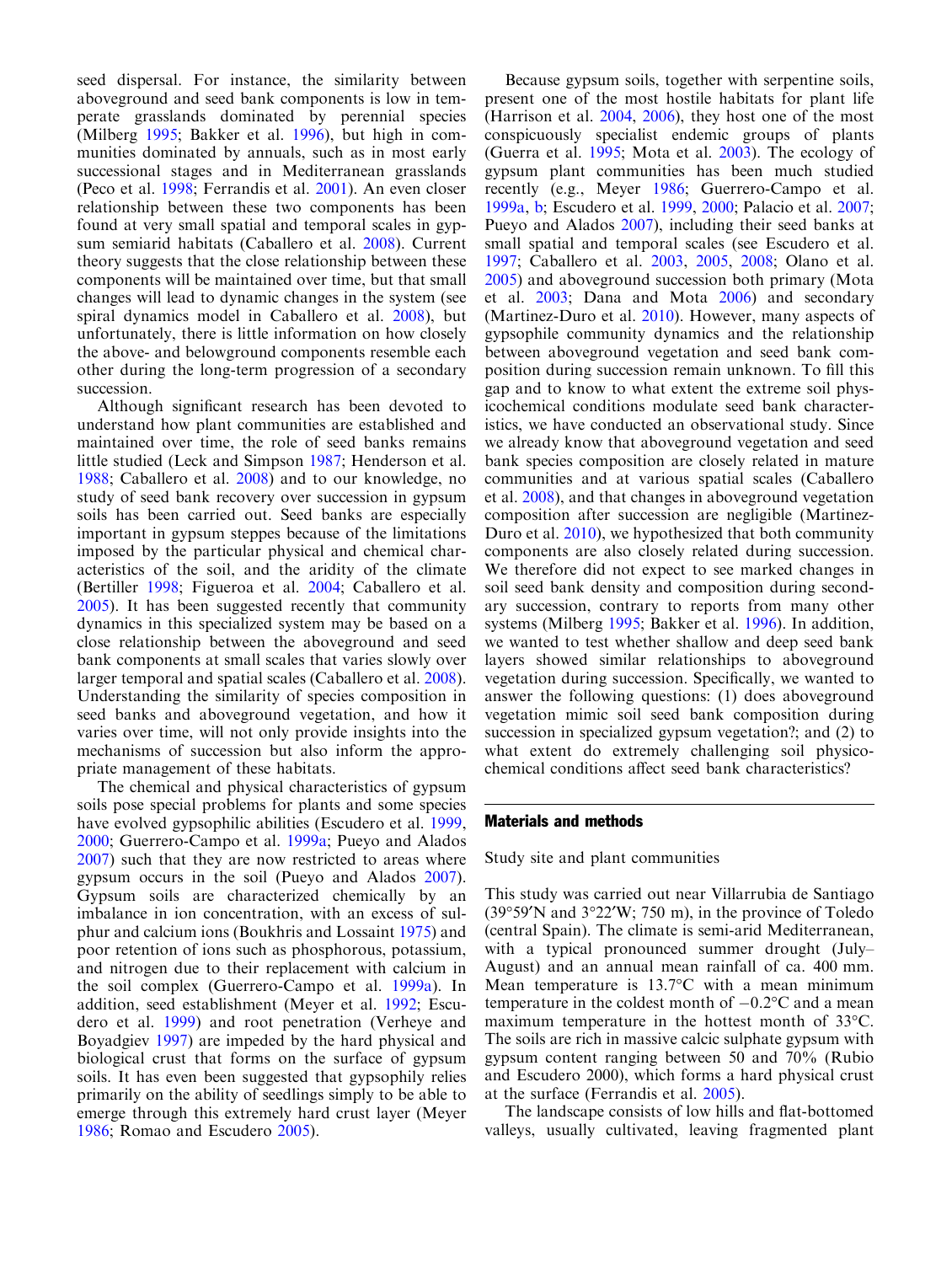communities on the hills. Gypsum soils are rich in calcium sulphate and calcium magnesium compounds that are inhospitable to plants. Plants living on gypsum soils are classified as gypsophytes when they occur exclusively on gypsum soils, and as gypsovags when they are able to grow on gypsisoils but grow optimally on non-gypsum soils (Meyer [1986](#page-8-0)). The natural vegetation on the hills is rich in endemic gypsophytes, such as Centaurea hyssopifolia, Gypsophila struthium, Helianthemum squamatum, Koeleria vallesiana subsp. castellana, Ononis tridentata, Odontites longiflora var. gypsophila, Teucrium pumilum, Thymus lacaitae, and Reseda stricta. Two plant communities can be distinguished on gypsum outcrops: (1) a scrubland dominated by Gypsophila struthium, Centaurea hyssopifolia, Thymus lacaitae and Helianthemum *squamatum* growing on slopes; and (2) a sparse dwarf scrubland dominated by Teucrium pumilum and Herniaria fruticosa subsp. fruticosa, which establishes on gypsum-crusted hill summits (Rivas-Martínez and Costa [1970](#page-8-0)).

Dry cereal crops and olive groves have traditionally been grown in the valleys. Rural exodus and European economic policies have led to changes in traditional land uses and lifestyle, resulting in field abandonment in recent decades. Dry grasslands rich in weeds (e.g., Aegilops geniculata, Asterolinon linum-stellatum, Galium parisiense, Hippocrepis ciliata) now grow in recently abandoned fields.

## Sampling

Vegetation and the corresponding seed bank were sampled through a chronosequence of abandoned fields. We sampled 24 fields located on gypsophilous hills during spring and summer, 15 of which were abandoned between 1 and 60 years ago. The remaining nine fields were controls that had never been cultivated. The fields were dated according to records provided by the Castilla La Mancha Wildlife Service. Control fields were assigned an age of 100 years since abandonment for statistical purposes. Although arbitrary, this assignment enabled the effect of time since abandonment to be evaluated and provided consistent results in all of our analyses.

In each field, we chose a random sample plot  $50 \text{ m}^2$  $(5 \times 10 \text{ m})$  with a 20-m buffer to avoid edge effect. The distance between the plot and the closest cropland was measured and included in our models. Vegetation was sampled using the ''Point Quadrat'' method (Groeneveld [1997](#page-7-0)). Four parallel 10-m-linear transects were established 1 m apart within each plot. Each transect consisted of 100 contact points located at regular 10-cm gaps (i.e., 400 contact points per plot; for more details see Martinez-Duro et al. [2010\)](#page-8-0).

Soil samples were taken in May, before seed dispersal and after field germination, to estimate the persistent seed bank. On each plot, four soil cores (5 cm in diameter and 10 cm deep) were collected from each of five quadrats  $(1 \times 1 \text{ m})$ , positioned at random. Each core

was divided into two soil layers (0–5 and 5–10 cm deep). Soil samples from each quadrat were pooled for each layer, resulting in five soil samples per plot per layer (i.e., a total of 240 samples from 24 fields). The total area of the soil cores was  $0.942 \text{ m}^2$  (0.008 m<sup>2</sup> per quadrat;  $0.039$  m<sup>2</sup> per plot). Soil samples were stored in dry conditions during summer for germination in the greenhouse in the autumn. The seed bank viability was assessed by monitoring seedling emergence (Thompson et al. [1997](#page-8-0)). Soil samples were washed and sieved through a 0.5-cm mesh to remove the coarse fraction. The resulting material was washed again through a 0.25-mm mesh to reduce the volume of fine material and to scarify the seeds to assist in germination (ter Heerdt et al. [1996](#page-8-0)). The concentrated samples were spread over a sterile substrate layer (vermiculite and peat; 2:1) in  $20 \times 30$  cm plastic travs in a greenhouse. Five travs were filled with the sterile substrate only and placed at random in the greenhouse to detect contamination. A micro-sprinkler irrigation system watered the samples every 2–3 days. Seedlings were counted regularly, identified and then removed. Unidentified taxa were transplanted into individual pots and allowed to grow until identification was possible. Germination was monitored over 24 months.

Three soil samples (5 cm diameter and 10 cm deep) were taken per plot to determine soil chemical parameters and sent to the agrarian laboratory of the regional government to estimate: pH (in water 1:2.5), conductivity  $(mScm^{-1})$ , sodium  $(mEq 100 g^{-1})$ , potassium  $(mEq 100 g<sup>-1</sup>)$ , calcium  $(mEq 100 g<sup>-1</sup>)$ , total nitrogen (g 100  $g^{-1}$ ), available phosphorous (mg kg<sup>-1</sup>), sulphate  $(mEq 100 g<sup>-1</sup>)$ , magnesium  $(mEq 100 g<sup>-1</sup>)$ , and organic matter (g  $100~g^{-1}$ ). Active limestone is the proportion of calcium carbonate  $(CaCO<sub>3</sub>)$  that can be extracted with a  $CO<sub>2</sub>$  water solution and be taken up by plants. Soil texture was estimated for each plot (Bouyoucos Soil Hydrometer Method, Bouyoucos [1936](#page-7-0)). The crop type grown on each field prior to abandonment was recorded to evaluate the effect of prior land use on seed bank composition. Distance to the nearest cropland was measured to evaluate its influence on seed bank composition as a source of weed species (Supplementary material 1).

#### Statistical analyses

Total species richness, gypsophyte richness, and the total and gypsophyte seed densities at both soil depths were modeled using generalized linear models (GLM; McCullagh and Nelder [1989](#page-8-0)). GLMs can analyze larger distributions of the response variable than standard linear models. We applied a quasi-likelihood estimate of the regression coefficients for all the models, allowing estimation of the regression coefficients in data sets without fully knowing the error distribution of the response variable in cases when dispersion parameters were over- or under-dispersed. This method estimates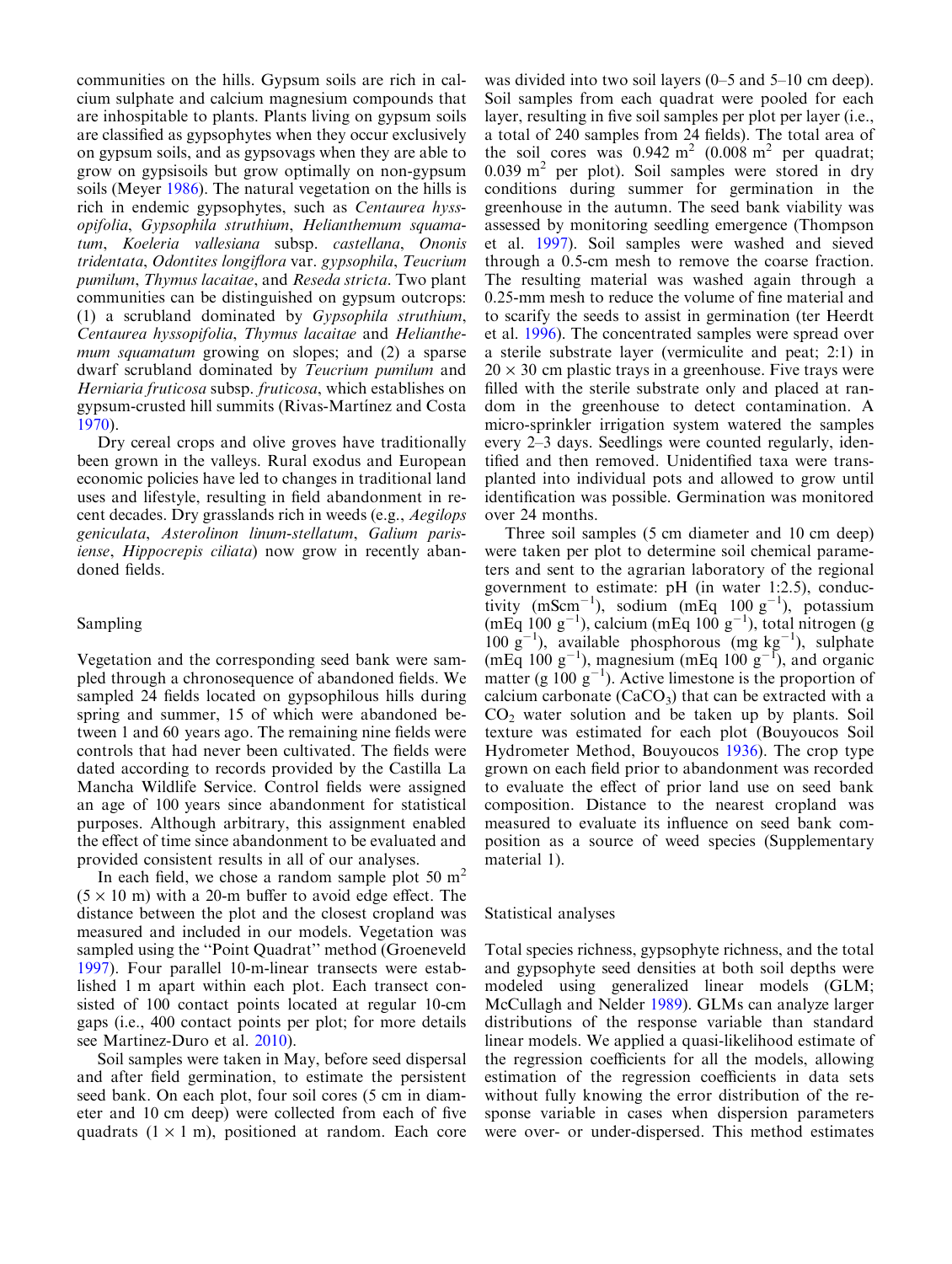the dispersion parameter of the variance function that is otherwise set as a constant equal to 1 (MathSoft [1999\)](#page-8-0). Significance of the regression coefficients were tested using a t test  $(H_0:$  coefficients are equal to 0).

The main variables determining species richness and seed density in the soil seed bank were examined with a forward stepwise procedure using the 19 variables measured in this study: time since abandonment, pH, conductivity, sodium, potassium, calcium, nitrogen, sulphate, phosphorus, magnesium, organic matter, fine sand, silt, clay, slope, altitude, longitude, distance to cropland, and agricultural practices (entered in the model as a multinomial variable with three categories: shallow, medium, and deep ploughing). One term was selected at each step on the basis of the magnitude of the Cp statistic estimated for each term, until additional terms no longer improved the power of the model (Escudero et al. [1999\)](#page-7-0). The change of deviance of the model by the inclusion of a term was tested against an F distribution. The final model was characterized by fitted  $D^2$ , the equivalent to  $r^2$  in least squares models (Guisan and Zimmermann [2000\)](#page-7-0). These generalized linear models were built using R 2.4.1 statistical software (R Development Core Team 2006).

A standardized Mantel test was performed to test the similarities between the above- and belowground species composition (Legendre and Legendre [1998\)](#page-8-0). We built two matrices of seed species densities, one for each soil layer (0–5, and 5–10 cm deep), another matrix for aboveground species composition, and a fourth matrix with differences in abandonment time (years) between each pair of samples. Abundance data were log-transformed and the distance matrix was built using the Bray–Curtis distance among samples. Bray–Curtis is the most commonly used coefficient for plant community analyses because, unlike most other coefficients, it obeys many of the natural biological axioms (Clarke and Gorley [2006\)](#page-7-0). In order to check if the relationship between both matrices was the result of time-dependent changes, partial Mantel tests were conducted with distance in time since abandonment between sites as the covariable matrix. This analysis is similar to a partial correlation; it enables us to detect the correlation between two matrices when the effect of a third matrix is kept constant. Mantel correlograms were built for each of the three community components (aboveground vegetation, seed bank at 0–5 cm deep, and seed bank at 5–10 cm deep). This technique allowed a comparison of the resemblance between pairs of stands at any given difference between sites in elapsed time since abandonment. The significances of the Mantel analyses were tested using a randomization approach with 5,000 permutations. Mantel tests were performed using R 2.4.1 statistical software (R Development Core Team 2006).

Ordination methods were used to evaluate compositional variation among the sites sampled. The major advantages of this technique over classical multivariate analysis of variance are that it is distribution-free and has no restrictive upper limit to the number of species included (Verdonschot and ter Braak [1994](#page-8-0)). The main matrix was built from the 24 plots (rows) and the densities of the 77 species recorded in the seed bank at 0-5 cm deep; the explanatory matrix consisted of the same 19 variables used for the GLMs. Because the axis length was below 3 standard deviation units, a redundancy analysis (RDA) was performed following the recommendations of Legendre and Anderson ([1999\)](#page-8-0). Square root transformation of the species data matrix was performed in order to reduce the impact of rare species. Total variation explained (TVE) by each constraining matrix was calculated as the sum of all canonical extracted axes (Borcard et al. [1992](#page-7-0)). Monte Carlo permutation tests were performed to determine the accuracy of every relationship (4,999 randomizations) between the two data sets. The sum of all canonical eigenvalues was used to build the F ratio statistic (Legendre and Anderson [1999\)](#page-8-0). The relationship between the two data sets was considered significant when  $p \leq 0.01$  (adjusted for multiple comparisons by the Holm's method; Legendre and Legendre [1998\)](#page-8-0). A forward stepwise procedure was performed to detect the main physicochemical variables affecting soil bank seed species composition (see Martinez-Duro et al. [2010](#page-8-0) for more details). Ordination analyses were performed using CANOCO v.4.

#### **Results**

A total of 10,998 seedlings (7,703 from 0–5 cm depth and 3,295 from 5–10 cm) grew from the 240 seed bank samples. Seventy-seven species were recorded: 13 gypsophytes (five annuals and eight perennials), 49 annual gypsovags, and 15 perennial gypsovags. Average seed density was  $11,670$  seeds/m<sup>2</sup> (of which 8,173 occurred in the 0–5 cm deep samples and 3,497 in the 5–10 cm deep samples). Most species (90%) had seeds at both depths, and 68% of species in the seed bank were recorded growing aboveground. We recorded 131 species aboveground. The most frequent species in the soil seed bank were annual gypsovags, such as Bromus rubens, Asterolinon linum-stellatum, Trisetum loeflingianum, and Crucianella angustifolia; and annual gypsophytes, such as Campanula fastigiata, Chaenorhinum reyesii, and Reseda stricta. Some perennial gypsophytes were mostly represented in the aboveground vegetation, such as Centaurea hyssopifolia and Gypsophila struthium, but were less abundant in the soil seed bank (see Supplementary materials 2 and 3).

Above- and belowground species richness were significantly correlated (Spearman's rho = 0.66;  $p =$ 0.0005). Time since abandonment had no significant effect on species richness in any of the three community components studied (Fig. [1\)](#page-4-0) and did not explain any of the richness or density parameters in either soil seed bank layer (Table [1](#page-4-0)). The main variables explaining seed bank richness or density were soil texture, slope, and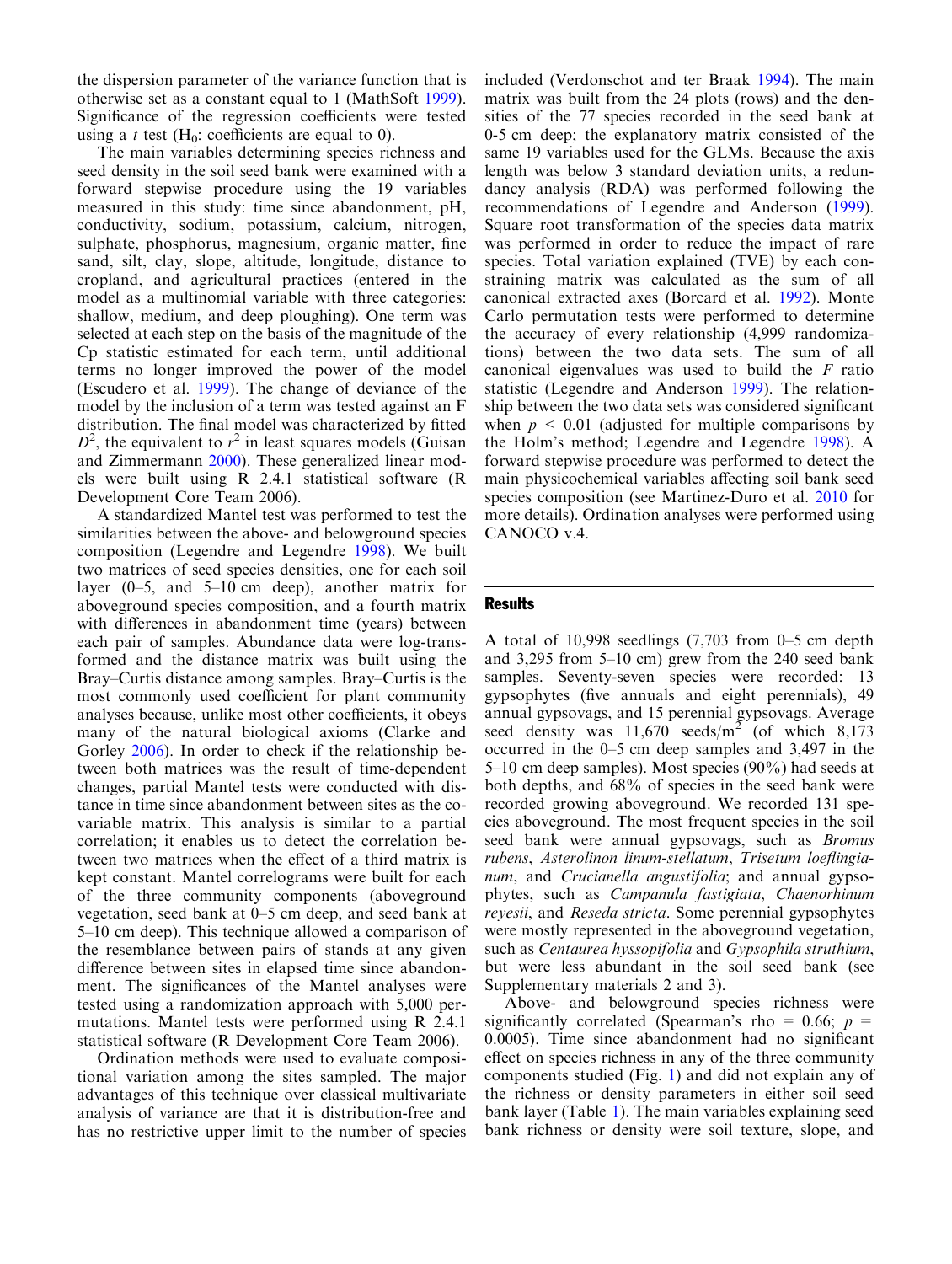<span id="page-4-0"></span>conductivity. Slope had a negative effect on total richness and total density, explaining nearly 30% of the variation in seed species richness and total density. Increasing soil fine texture reduced total richness and gypsophyte density. Conductivity explained 23.5% of the variance in gypsophyte richness.

Mantel tests showed high correlations between seed bank species composition at 0–5 and 5–10 cm deep, 70% of species being shared; as well as between aboveground vegetation and both seed bank layers, 55–64% of species being shared. Neither of the seed bank layers showed a significant correlation with time since abandonment in terms of species composition, showing that time had no significant effect on seed species composition during succession (Table [2a](#page-5-0)). Partial Mantel tests showed that the correlation between aboveground vegetation and seed bank species composition remained almost constant after allowing for the effect of time (Table [2](#page-5-0)b). Mantel correlograms did not detect any significant autocorre-



Fig. 1 Average species richness and standard deviation in different aged plots. Black bars aboveground vegetation. Stripped bars seed bank 0–5 cm deep. White bars seed bank 5–10 cm deep. For the class 50 years, there was only one stand

lation in seed species composition between different aged plots, except for a single case of aboveground vegetation (Fig. [2\)](#page-5-0), suggesting a very weak temporal autocorrelation of species composition.

The forward stepwise selection of the environmental variables considered in the ordination analyses (RDA) showed that neither time nor its quadratic term explained any significant fraction of the variation in seed bank species composition ( $F = 1.16$ ;  $p = 0.23$ ). In fact, many of the strict gypsophyte species were already detected at the early stages of succession both in the seed bank and in the aboveground vegetation (see Supplementary material 2). Nevertheless, slope and calcium content together explained a significant fraction of the species composition variation at the 0–5 cm deep seed bank level (Fig. [3\)](#page-6-0), with most species associated with lesser slopes. Seeds of Chaenorrhinum reyesii, Reseda stricta, and Koeleria vallesiana subsp. castellana were more common in soils with higher calcium concentrations and seeds of other species such as Odontites longiflora, Erophila sp. and Cerastium sp. were more common in soils with lower calcium contents.

### **Discussion**

Time since field abandonment did not influence seed bank species richness or seed species composition in these semi-arid gypsum habitats. Our results are not typical of Mediterranean seed banks (but see Figueroa et al. [2004](#page-7-0) regarding Mediterranean scrublands), and differ from most results in other abandoned field systems (Falinska [1999\)](#page-7-0) and in closely related Mediterranean grasslands (Levassor et al. [1990](#page-8-0)), where seed bank species richness decreased over time. Our findings also differ

Table 1 Parameters and fitting values of the reduced generalized linear models built after the forward selection analysis for four response variables

|                     | Coef. (SE)      |            | df | Res. dev. | $D^2$ | $\cal F$  |
|---------------------|-----------------|------------|----|-----------|-------|-----------|
| Total richness      |                 |            |    |           |       |           |
| Null                |                 |            | 23 | 1,321.3   |       |           |
| Intercept           | 39.81 (5.52)    | $7.216***$ |    |           |       |           |
| Slope               | $-0.36(0.17)$   | $-2.123*$  | 22 | 931.7     | 0.295 | $10.98**$ |
| Silt                | $-0.70(0.30)$   | $-2.293*$  | 21 | 745.2     | 0.436 | $5.26*$   |
| Gypsophyte richness |                 |            |    |           |       |           |
| Null                |                 |            | 23 | 78.96     |       |           |
| Intercept           | $-7.799(4.948)$ | $-1.576$   |    |           |       |           |
| Conductivity        | 0.006(0.002)    | $2.601*$   | 22 | 60.39     | 0.235 | $6.765*$  |
| Total density       |                 |            |    |           |       |           |
| Null                |                 |            | 23 | 2770919   |       |           |
| Intercept           | 705.35 (101.32) | $6.962***$ |    |           |       |           |
| Slope               | $-23.72(7.78)$  | $-3.047**$ | 22 | 1948614   | 0.297 | 9.284**   |
| Gypsophyte density  |                 |            |    |           |       |           |
| Null                |                 |            | 23 | 148059    |       |           |
| Intercept           | 265.59 (75.42)  | $3.522**$  |    |           |       |           |
| Fine sand           | $-3.84(1.50)$   | $-2.551*$  | 22 | 114255    | 0.228 | $6.509*$  |

 $D^2$  adjusted value is the equivalent of  $r^2$ 

Coef. regression coefficient for each variable, SE standard error,  $t$  t statistic to test if the coefficient is different from zero,  $df$  residual degrees of freedom, Res. dev. residual deviance,  $F F$  statistic to test the fit of the model after introducing each variable Significance is indicated at \*  $p \le 0.05$ , \*\*  $p \le 0.01$ , and \*\*\*  $p \le 0.001$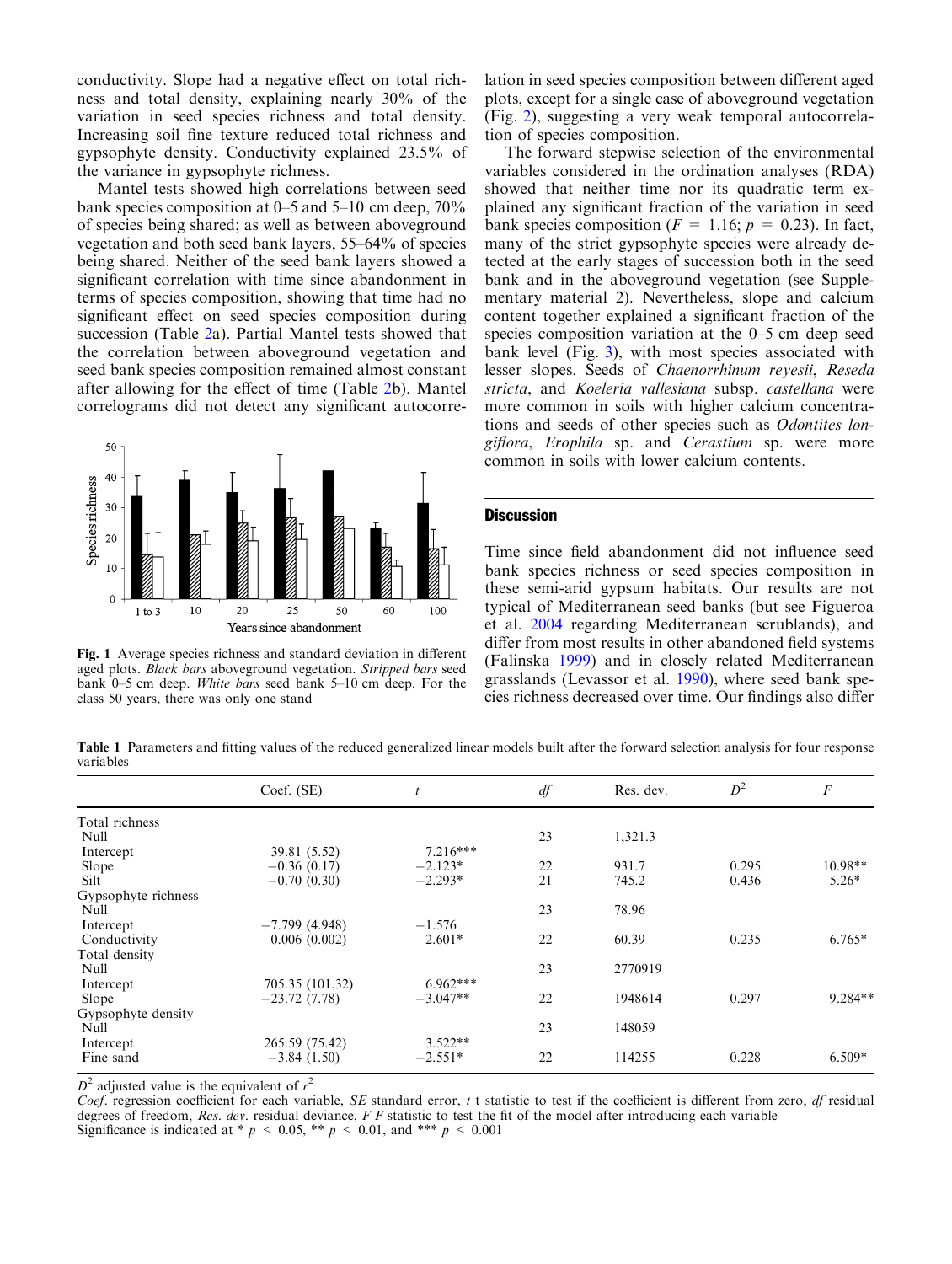<span id="page-5-0"></span>Table 2 Mantel tests and partial mantel tests for pairwise comparisons of aboveground vegetation, seed bank 0–5 cm deep, seed bank 5–10 cm deep, and time since abandonment of the 24 sampled plots

**(a)** Mantel tests

|                           | Aboveground<br>vegetation | Seed bank<br>$5-10$ cm deep | Time since<br>abandonment |
|---------------------------|---------------------------|-----------------------------|---------------------------|
| Seed bank<br>$0-5$ cmdeep | $0.6357$ ***              | $0.7049***$                 | $0.16$ n.s.               |
| Seed bank<br>5–10 cm deep | $0.5452***$               |                             | $0.15$ n.s.               |

**(b)** Partial Mantel tests

|                                  | Aboveground               | <b>Seed bank</b>                 | Aboveground               | <b>Seed bank</b>          |
|----------------------------------|---------------------------|----------------------------------|---------------------------|---------------------------|
|                                  | vegetation                | 5–10 cm deep                     | vegetation                | 5–10 cm deep              |
| Covariable<br>matrix             | Time since<br>abandonment | <i>Time since</i><br>abandonment | Seed bank<br>5–10 cm deep | Aboveground<br>vegetation |
| <b>Seed bank</b><br>$0-5$ cmdeep | $0.624***$                | $0.6976***$                      | $0.423***$                | $0.5537***$               |
| Seed bank                        | $0.5310***$               |                                  |                           |                           |

#### **5–10 cm deep**

Vegetation and seed bank matrices were  $log + 1$  transformed and each distance matrix was built using the Bray–Curtis index. Time since abandonment matrix was built using Euclidean distances. p value obtained after 5,000 permutations. \*\*\*  $p \leq 0.00025$ ns not significant



Fig. 2 Mantel correlogram for the 24 plots sampled. Time lapse used was 14 years. Thick line seed bank 0–5 cm deep; dashed thick line seed bank 5–10 cm deep, dashed thin line aboveground vegetation. Significance was adjusted by means of the Holm's method. Empty circles not significant; filled circle significant correlation ( $p = 0.01$ ).  $r<sub>m</sub>$  Mantel correlation index

from those in semiarid Mediterranean forest seed banks (Ne'Eman and Izhaki [1999](#page-8-0)), where richness increased during succession. Nevertheless, our results were not unexpected because previous studies by Martinez-Duro et al. [\(2010\)](#page-8-0) had shown that the aboveground vegetation

composition in this semi-arid gypsum system was only slightly affected by time during succession. This did not match with other studies in which primary dynamics on gypsum quarries have been described as a typical replacement process (Mota et al. [2003](#page-8-0); Dana and Mota [2006\)](#page-7-0) with some peculiarities such as those related with the significant dominance of a genuine perennial gypsophyte, Gypsophila struthium, in the earlier stages.

Seed bank richness was relatively high, 77 species, especially considering that our results only reflected the persistent seed bank and not the transient one. However, our seed bank densities were in the middle range of those recorded in arid and semi-arid ecosystems (García-Fayos et al. [1995](#page-7-0); Gutiérrez et al. [2000;](#page-7-0) Caballero et al. [2003\)](#page-7-0). In other studies, seed bank diversity usually follows a humped distribution with increasing disturbance, with the richest seed banks often found in the most disturbed habitats (Grime [1979\)](#page-7-0), and the lowest in more stable environments and during the pioneer stages of succession (Touzard et al. [2002\)](#page-8-0). Our abandoned fields did not seem to follow this pattern, and time did not significantly affect species richness or seed bank density (see the attenuated hump-shaped trend of species richness during succession; Fig. [1](#page-4-0)). The moderate values of seed densities in our fields compared to other studies (see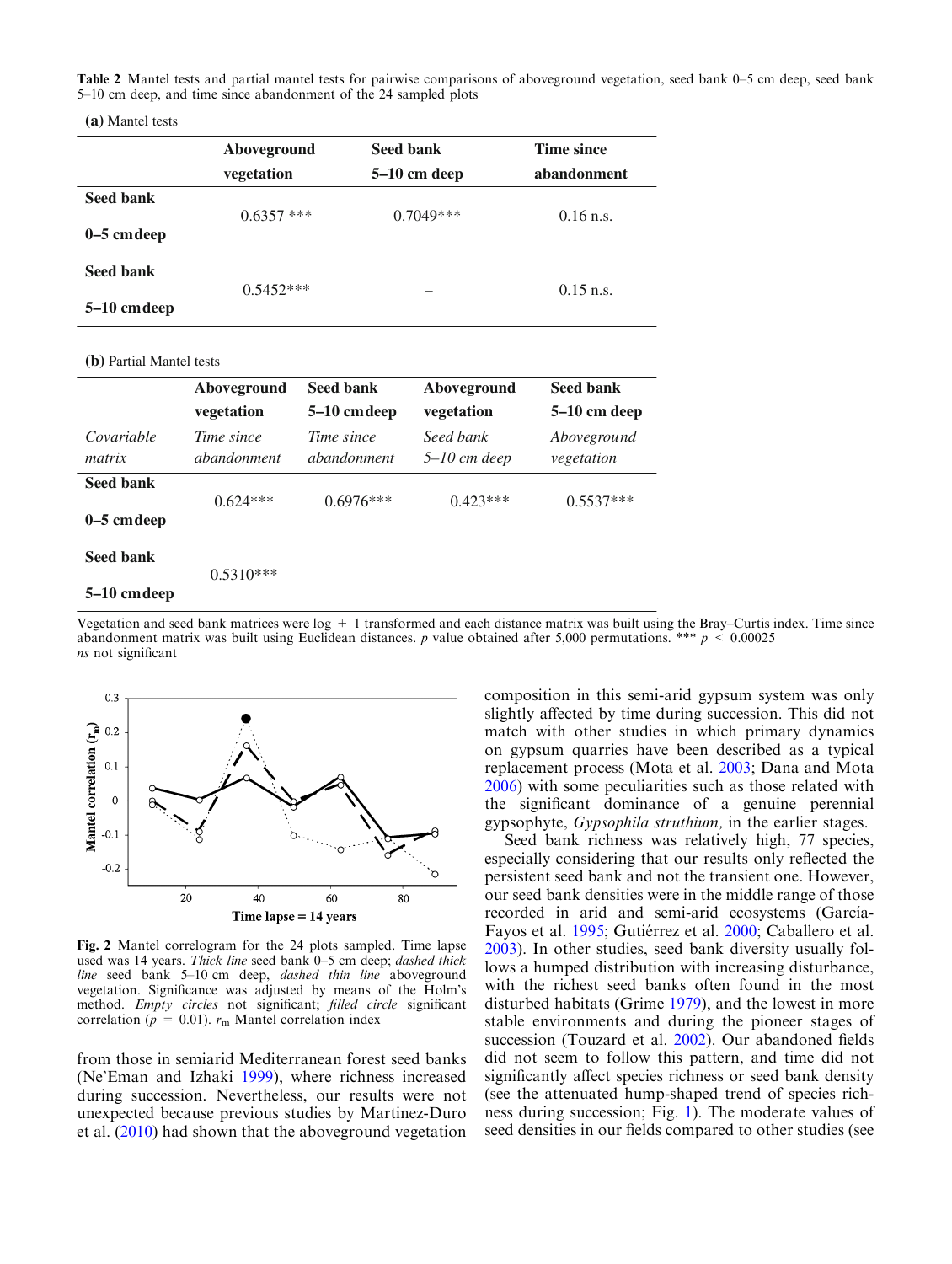<span id="page-6-0"></span>

Fig. 3 RDA biplot with seed bank 0–5 cm deep as the main matrix and the two significant environmental variables obtained after a forward stepwise analysis (slope and calcium). Only the 16 most abundant species are represented in this figure. TVE total variance explained, F F ratio; aegova: Aegilops geniculata, astlin: Asterolinon linum stellatum, brodia: Bromus diandrus, brorub: Bromus rubens, campsp: Campanula sp., cersp.: Cerastium sp., charup: Chaenorrhinum reyesii, ctegyp: Ctenopsis gypsophila, crussp: Crucianella sp., erosp.: Erophila sp., galsp.: Galium, hercin: Herniaria cinerea, koecas: Koeleria vallesiana subsp castellana, odolon: Odontites longiflora, resstr: Reseda stricta, triloe: Trisetum loeflingianum

García-Fayos et al. [1995;](#page-7-0) Gutiérrez et al. [2000](#page-7-0); Caballero et al. [2003](#page-7-0)) were probably due to the restricted plant productivity typical of gypsum soils. The soil seed bank at our study site was especially rich in annual gypsovags, most of which were nominally weeds, i.e., non-agricultural plants associated with cropland. This may partially explain why the original gypsum vegetation recovered so quickly after field abandonment, since most of these annual gypsovags that comprise so important a part of gypsum communities were already present as weeds in the croplands (Supplementary material 2). This result also mirrors other studies of semi-arid and arid systems, where perennial species made only a small contribution to richness and diversity (Gutiérrez et al. [2000](#page-7-0); Caballero et al. [2003\)](#page-7-0).

We found a high correlation between the species composition above- and belowground in the seed bank layers. Furthermore, this resemblance remained constant during succession. Our results suggest that the close relationship between above- and belowground species composition found in other studies at small spatial and temporal scales (the ''spiral dynamics model''; see Caballero et al. [2008](#page-7-0)) was also maintained over the longer time scales evaluated in our study. These results highlight the comparative peculiarity of the semiarid gypsum system compared to most other systems, where the similarity between above- and belowground species composition decreases during secondary succession (see Kalamees and Zobel [1998;](#page-7-0) Wagner et al. [2003\)](#page-8-0).

These results also conform to our previous findings regarding the development of aboveground vegetation during secondary succession in the same study area (Martinez-Duro et al. [2010](#page-8-0)). In these studies, we found that time since abandonment had almost no effect on the plant assembly on inhospitable soils. Specialized species appeared early in the first stages of secondary succession and the genuine gypsophyte community was rapidly established independently of the time since abandonment. In the prior study, we also recorded the maximum aboveground species richness soon after abandonment and observed no substantial changes in species composition as succession progressed. The sample plots were located far from other gypsophilous plant communities that might act as sources of propagules, and these species are not usually long-distance dispersers. We therefore conclude that time since abandonment has no effect on species richness, densities, and composition in the community studied because: (1) the existence of a plentiful and stable seed bank allows rapid recolonization by suitable species; and (2) it may be that many annual gypsovags are able to persist as ''weeds'' in nearby cropland and be available for colonization thanks to their ability to cope with a wide range of environmental conditions.

Although time since abandonment had little effect on these communities, topography and soil characteristics at small scale were major factors affecting richness and density of the soil seed bank in our study. Increasing slope had a negative effect on total diversity and density, highlighting the relevance of run-off processes as a key factor in distributing seeds in the soil. Run-off may therefore affect not only seed density but also total seed richness in arid landscapes. Our results highlight the consistent effect of run-off in the succession process beyond its effect on well-conserved areas studied elsewhere (see García-Fayos et al. [1995](#page-7-0) and Caballero et al. [2003\)](#page-7-0). Despite this, slope did not affect gypsophyte richness or density, probably because of their mucilaginous seeds and ability to anchor firmly onto the soil surface after primary dispersion (Escudero et al. [1997](#page-7-0)). As expected, salt concentration (conductivity) was highly and positively correlated to gypsophyte richness in the seed bank, and the presence of a sandy soil texture negatively affected gypsophyte seed species richness and abundance. These effects may simply reflect the preference of gypsophyte vegetation for the high salinity and fine textures typical of gypsum soils.

In conclusion, our results showed that the seed bank and aboveground vegetation were closely related over time. Although the composition and density of soil seed banks are crucial for community dynamics in inhospitable soils, seed bank features were not determined by the time elapsed since disturbance. In these ecosystems, there is an early persistent seed bank that drives the first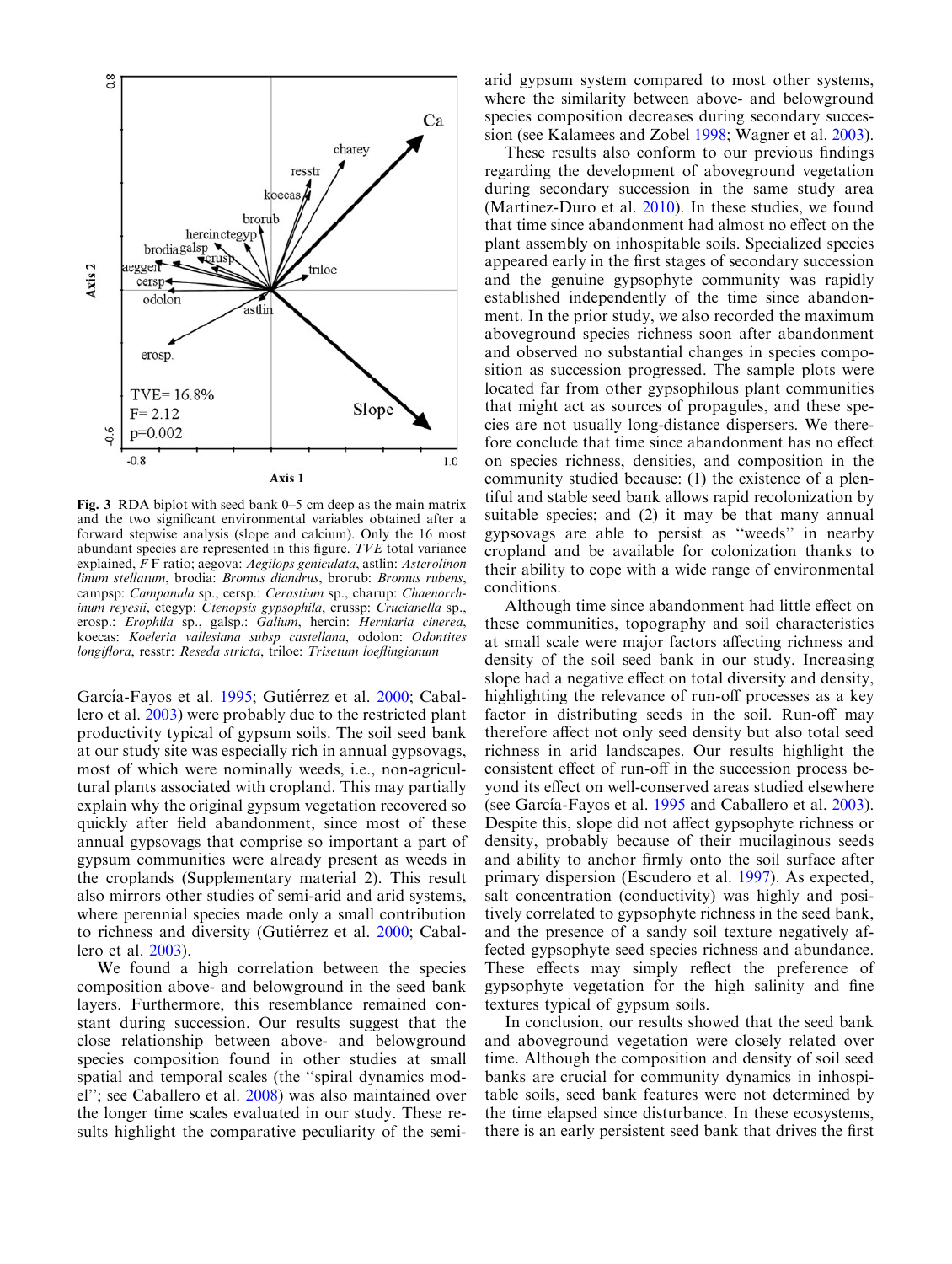<span id="page-7-0"></span>stages of secondary succession. Changes in the seed bank characteristics were driven mainly by changes in the abiotic chemical and physical soil environment, which in turn were most likely driven by changes in the composition of the aboveground vegetation. This pattern agrees with our previous studies on aboveground vegetation recovery (Martinez-Duro et al. [2010](#page-8-0)) and gives support to our ''spiral dynamics model'' connecting community components both above- and belowground (Caballero et al. 2008). Taken together, our results suggest that the recovery of gypsum habitats occurs naturally after crop abandonment, without the need for seeds from external sources, and most likely achieves the mature stages of succession after a relatively short time. This is particularly relevant since these habitats are extremely threatened, and also because habitat fragmentation is the most serious threat to some of their most outstanding plant species (Matesanz et al. [2009\)](#page-8-0).

Acknowledgments We especially thank Jose A. López-Donate and M<sup>ª</sup> Pilar Martínez-Martínez for assistance in the field and with the analysis; and Mateo Sánchez-de León and Ernesto Martínez, both Wildlife Service staff in the study area, for field assistance and data sources. This research was supported by the CGL2004-00819/BOS and CGL2009-08723 Ministerio de Educación y Ciencia Projects (Spanish Government), the CCG08-URJC/AMB-3530 project, the ISLAS project  $-CGL2009-13190-C03-01$ -, and by Dirección General de Producción Agropecuaria (Consejería de Agricultura), Castilla-La Mancha Government. During the study, Esmeralda Martínez held a grant from the regional Government (Consejería) de Educación y Ciencia, Junta de Comunidades de Castilla-La Mancha) and the European Social Fund. We are very grateful to Dr. Ken Thompson for his valuable comments on a previous version of this manuscript.

#### References

- Bakker JP, Bakker ES, Rosén E, Verweij GL, Bekker RM (1996) Soil seed bank composition along a gradient from dry alvar grassland to Juniperus shrubland. J Veg Sci 7:165–176
- Bertiller MB (1998) Spatial patterns of the germinable soil seed bank in northern Patagonia. Seed Sci Res 8:39–45
- Bonis A, Lepart J, Grillas P (1995) Seed bank dynamics and coexistence of annual macrophytes in a temporary and variable habitat. Oikos 74:81–92
- Borcard D, Legendre P, Drapeau P (1992) Partialling out the spatial component of ecological variation. Ecology 73:1045– 1055
- Boukhris M, Lossaint P (1975) Aspects écologiques de la nutrition minérale des plantes gypsicoles de Tunise. Revue d'Écologie et de Biologie du Sol 12:329–348
- Bouyoucos GJ (1936) Directions for making mechanical analysis of soils by the hydrometer method. Soil Sci 42:225–228
- Caballero I, Olano JM, Loidi J, Escudero A (2003) Seed bank structure along a semi-arid gypsum gradient in Central Spain. J Arid Environ 55:287–299
- Caballero I, Olano JM, Luzuriaga AL, Escudero A (2005) Spatial coherence between seasonal seed banks in a semi-arid gypsum community: density changes but structure does not. Seed Sci Res 15:153–160
- Caballero I, Olano JM, Loidi J, Escudero A (2008) A model for small-scale seed bank and standing vegetation connection along time. Oikos 117:1788–1795
- Castroviejo S, Laínz M, López González G, Montserrat P, Muñoz Garmendia F, Paiva J, Villar L (1986–2010) Flora Iberica. Plantas vasculares de la Península Ibérica e Islas Baleares. Real Jardín Botánico, CSIC, Madrid
- Clarke KR, Gorley RN (2006) PRIMER v6: User manual/tutorial. Primer-E Ltd, Playmouth
- Dana ED, Mota JF (2006) Vegetation and soil recovery on gypsum outcrops in semi-arid Spain. J Arid Environ 65:444–459
- Escudero A, Carnes L, Pérez-García F (1997) Seed germination of gypsophytes and gypsovags in semi-arid central Spain. J Arid Environ 36:487–497
- Escudero A, Somolinos RC, Olano JM, Rubio A (1999) Factors controlling the establishment of *Helianthemum squamatum*, an endemic gypsophile of semi-arid Spain. J Ecol 87:290–302
- Escudero A, Iriondo JM, Olano JM, Rubio A, Somolinos RC (2000) Factors affecting establishment of a gypsophyte: the case of Lepidium subulatum (Brassicaceae). Am J Bot 87:861–871
- Falinska K (1999) Seed bank dynamics in abandoned meadows during a 20-year period in the Bialowieza National Park. J Ecol 87:461–475
- Fenner M, Thompson K (2005) The ecology of seeds. Cambridge University Press, Cambridge
- Ferrandis P, Herranz JM, Martínez-Sanchez JJ (2001) Response to fire of a predominantly transient seed bank in a Mediterranean weedy pasture (eastern-central Spain). Ecoscience 8:211–219
- Ferrandis P, Herranz JM, Copete MA (2005) Caracterización florística y edáfica de las estepas yesosas de Castilla-La Mancha. Inv Agr Sist Rec For 14:195–216
- Figueroa JA, Teillier S, Jaksic FM (2004) Composition, size and dynamics of the seed bank in a Mediterranean shrubland of Chile. Aust Ecol 29:574–584
- García-Fayos P, Recatalá TM, Cerdá A, Calvo A (1995) Seed population dynamics on badland slopes in southeastern Spain. J Veg Sci 6:691–696
- Grime JP (1979) Plant strategies and vegetation processes. Wiley, Chichester
- Groeneveld DP (1997) Vertical point quadrat sampling and an extinction factor to calculate leaf area index. J Arid Environ 36:475–485
- Guerra J, Ros RM, Cano MJ, Casares M (1995) Gypsiferous outcrops in SE Spain, refuges of rare, vulnerable and endangered bryophytes and lichens. Cryptogamie Bryologie Lichénologie 16:125–135
- Guerrero-Campo J, Alberto F, Hodgson J, García-Ruiz JM, Montserrat-Martí G (1999a) Plant community patterns in a gypsum area. II. Effects of ion washing on topographic distribution of vegetation. J Arid Environ 41:411–419
- Guerrero-Campo J, Alberto F, Hodgson J, García-Ruiz JM, Montserrat-Martí G (1999b) Plant community patterns in a gypsum area. I. Interactions with topographic factors and soil erosion. J Arid Environ 41:401–410
- Guisan A, Zimmermann NE (2000) Predictive habitat distribution models in ecology. Ecol Model 135(2–3):147–186
- Gutiérrez JR, Arancio G, Jaksic FM (2000) Variation in vegetation and seed bank in a Chilean semi-arid community affected by ENSO 1997. J Veg Sci 11:641–648
- Harrison SP, Safford HD, Wakabayashi J (2004) Does the age of exposure of serpentine explain variation in endemic plant diversity in California? Int Geol Rev 46:235–242
- Harrison SP, Safford HD, Grace JB, Viers JH, Davies KF (2006) Regional and local species richness in an insular environment: Serpentine plants in California. Ecol Monogr 76:41–56
- Henderson CB, Petersen KE, Redak RA (1988) Spatial and temporal patterns in the seed bank and vegetation of a desert grassland community. J Ecol 76:717–728
- Kalamees R, Zobel M (1998) Soil seed bank composition in different successional stages of a species rich wooded meadow in Laelatu, western Estonia. Acta Oecol 1:175–180
- Leck MA (1989) Wetland seed bank. In: Leck MA, Parker VT, Simpson RL (eds) Ecology of soil seed banks. Academic Press, San Diego, pp 283–308